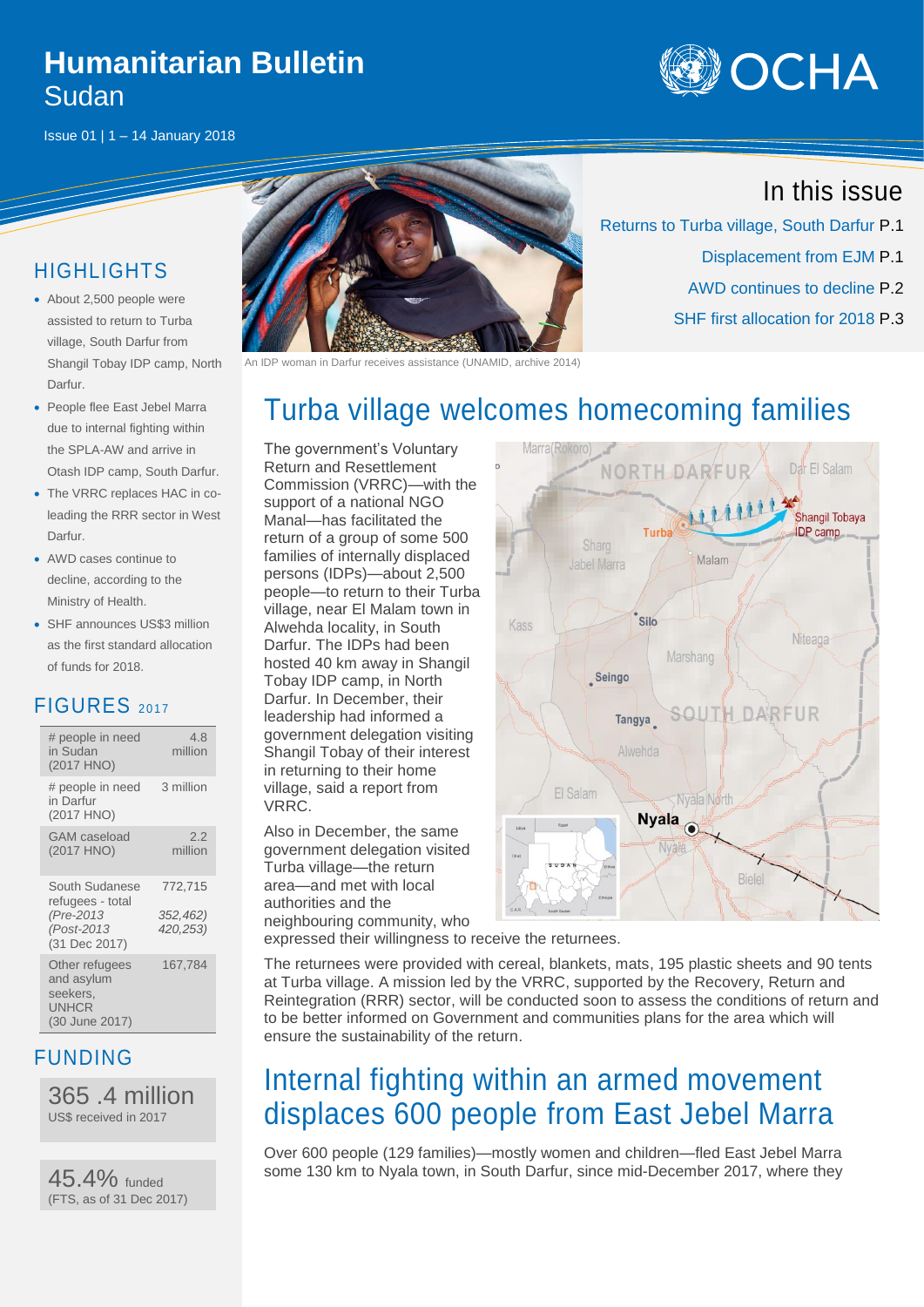were received at Otash IDP camp, the government's Humanitarian Aid Commission (HAC) reported in a letter to the Office for the Coordination of Humanitarian Affairs (OCHA). Following the receipt of the letter, a delegation consisting of HAC, OCHA, the UN Refugee Agency (UNHCR), the UN Children's Agency (UNICEF), the United Nations-African Union Mission in Darfur (UNAMID), the International Organization for Migration (IOM), World Vision International (WVI) and the World Food Programme (WFP) carried out a humanitarian needs assessment of the new IDPs, also seeking further clarification regarding the circumstances of the displacement.

The new IDPs reported to the group they fled their homes in the Deribat area following internal fighting among the non-signatory Sudan People's Liberation Army - Abdul Wahid (SLA-AW) factions, which started in November 2017. This fighting reportedly resulted in the killing and injury of civilians, destruction of houses, and looting of community assets. Humanitarian partners do not have access to SLA-AW controlled areas in Darfur and cannot verify these reports.

While the new IDPs are receiving assistance from relatives living in the camp, some have also found work as casual labourers in Nyala town. However, this is not sufficient to meet needs, due to current high food prices, said the humanitarian team in its assessment report. The report said that albeit in urgent need of food, emergency shelter and household supplies, the new IDPs have access to health, nutrition, water, sanitation, hygiene, and education services in the camp.

Aid organisations recommend that IOM verify and register the new IDPs and for WVI to follow up on the arrival of IDPs, since more people are expected from the affected areas. Due to the cold weather, the immediate distribution of emergency shelter and household supplies has also been recommended. Further in-depth assessments need to be carried out to plan the required interventions.

## VRRC officially takes over the responsibility of returns sector in West Darfur

In West Darfur, VRRC announced that it would replace HAC in co-leading the RRR sector—with the UN Development Programme (UNDP)—for the state.

The VRRC office in West Darfur reports to the Federal VRRC Commission who, in turn, reports to the President's office. It is responsible for the voluntary return of IDPs and refugees; the comprehensive assessment of return areas; and the implementation of early recovery programs. This mainly entails the second phase package of the Darfur Development Strategy (DDS)—which includes the provision of basic services such as construction of water yards, schools, health units and police posts. The VRRC office in West Darfur will work in close collaboration with the government and partners to achieve its longer-term goals.

# Watery diarrhoea cases continue to decline

The number of reported Acute Watery Diarrhoea (AWD) cases remains low across Sudan, with 98 cases registered during the last four weeks (17 December 2017 – 13 January 2018), according to the Federal Ministry of Health (FMoH) and the World Health



*The VRRC replaces HAC in co-leading the RRR sector in West Darfur*

*AWD cases decline with no related deaths reported in December 2017, according to the Ministry of Health*

www.unocha.org/sudan [| www.unocha.org](http://www.unocha.org/) | ochasudan\_feedback@un.org | Facebook: UNOCHASudan | Twitter: @UNOCHA\_Sudan This report was prepared by the United Nations Office for the Coordination of Humanitarian Affairs in collaboration with humanitarian partners.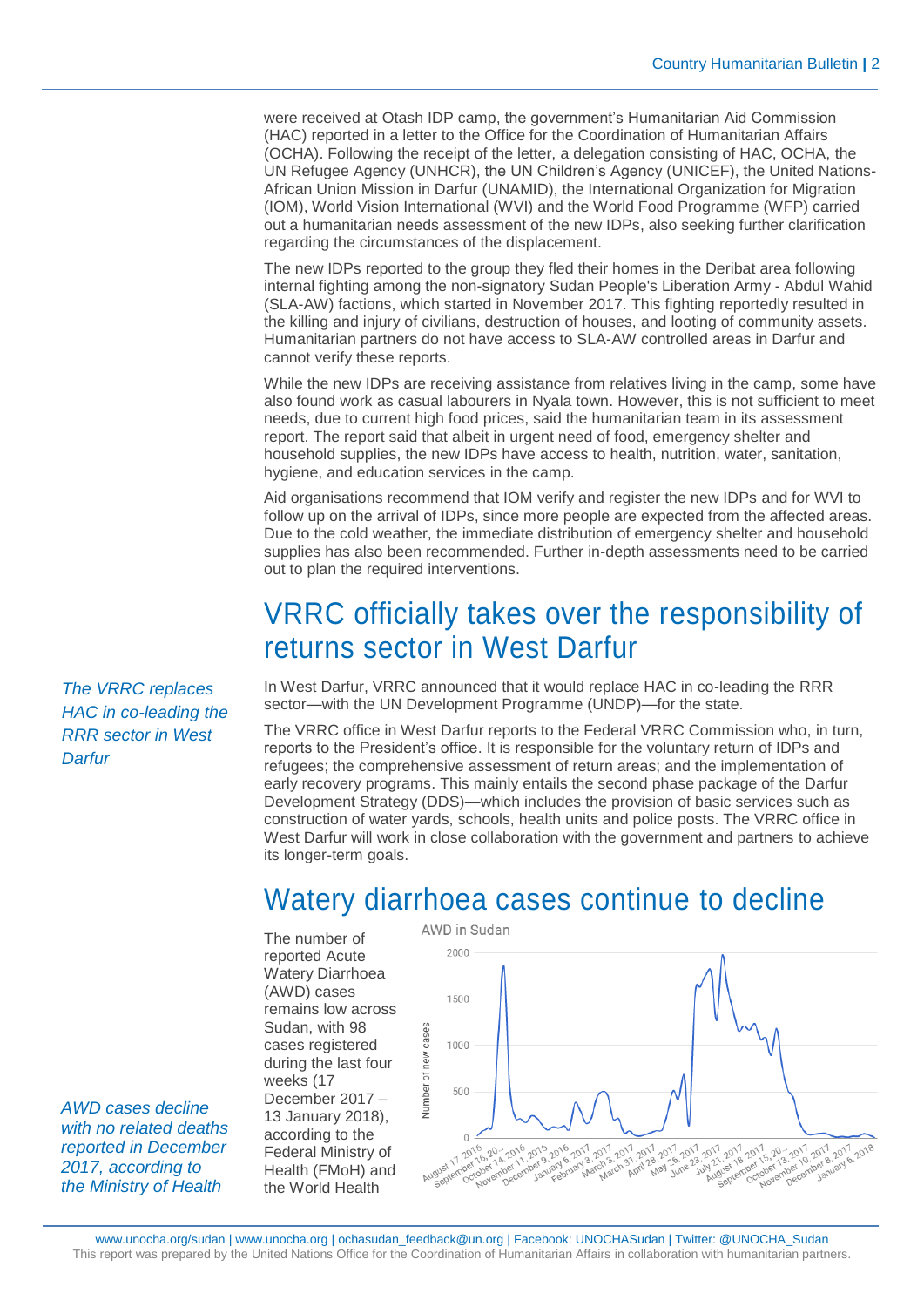*The AWD outbreak in Sudan started in August 2016 and spread to all 18 states by August 2017*

Organization (WHO). The most recent deaths—two in Red Sea State—were reported during Week 1, with no deaths before that since Week 47.

Despite the low level of new cases, a slight increase in cases was reported during week 52 and week 1, where 46 and 30 new AWD cases respectively were registered. This was the highest level of new cases per week since Week 44 (50 new cases), and more than twice the average of all weeks since then (17.7 new cases on average from Week 45 to Week 51). Active transmission has been reduced to three localities (during week 2, one case was reported from Port Sudan, two from Sawakin, and one from Al Gouneb Wal Ollib) in Red Sea State. The assessment of the situation in Red Sea State is urgently required given the persistent cases of AWD over the past six weeks in the area.

The current AWD outbreak in Sudan started in August 2016 in Kassala State and spread to 10 states in May 2017, 12 states in June 2017, 16 states in July 2017 and 18 states in August 2017. The outbreak has resulted in 36,494 cases up to week 2 of 2018 (attack Rate of 0.124 per cent), including 820 deaths (case fatality rate of 2.25 per cent).

To interrupt the transmission of AWD completely, response activities must continue until there are no new cases reported for four consecutive weeks in all localities nationwide, with laboratory confirmation of stool samples for the same causative agents. WHO and FMoH proposed an in-depth evaluation of AWD response and risk assessment to refine and re-strategize control efforts in early 2018.

WHO also advises partners to shift their public health approach towards multi-sectoral interventions, moving from purely emergency response to include recovery and development response.

## Sudan Humanitarian Fund announces strategy for the first standard allocation for 2018

The Sudan Humanitarian Fund (SHF) announced the strategy for its first standard allocation of funds for 2018 for the total of US\$3 million. The strategy focuses on the needs of South Sudanese refugees in White Nile State (\$1.5 million) and prevention of waterborne diseases in West Kordofan, Red Sea and White Nile states (\$1.5 million).



The allocations aim to address the most

Girls in a school in Nertiti (Central Darfur) that is funded through the SHF (UN, Nov 2017)

urgent needs in Sudan before the start of the rainy season. The two priority interventions of this strategy are closely aligned with the 2018 Humanitarian Response Plan (HRP) as well as the South Sudanese refugee response plan. The first area of interventions will focus on improving poor sanitation within targeted refugee camps in White Nile State. The second area of intervention will focus on the prevention of waterborne diseases in the three states most affected by the Acute Watery Diarrhea outbreak, based on the number of cases, deaths and the case fatality rate.

In 2017, SHF allocated \$29.6 million for 89 projects across Sudan which provided lifesaving and other assistance to 2.2 million people.

*SHF announces US\$3 million as the first standard allocation of funds for 2018*